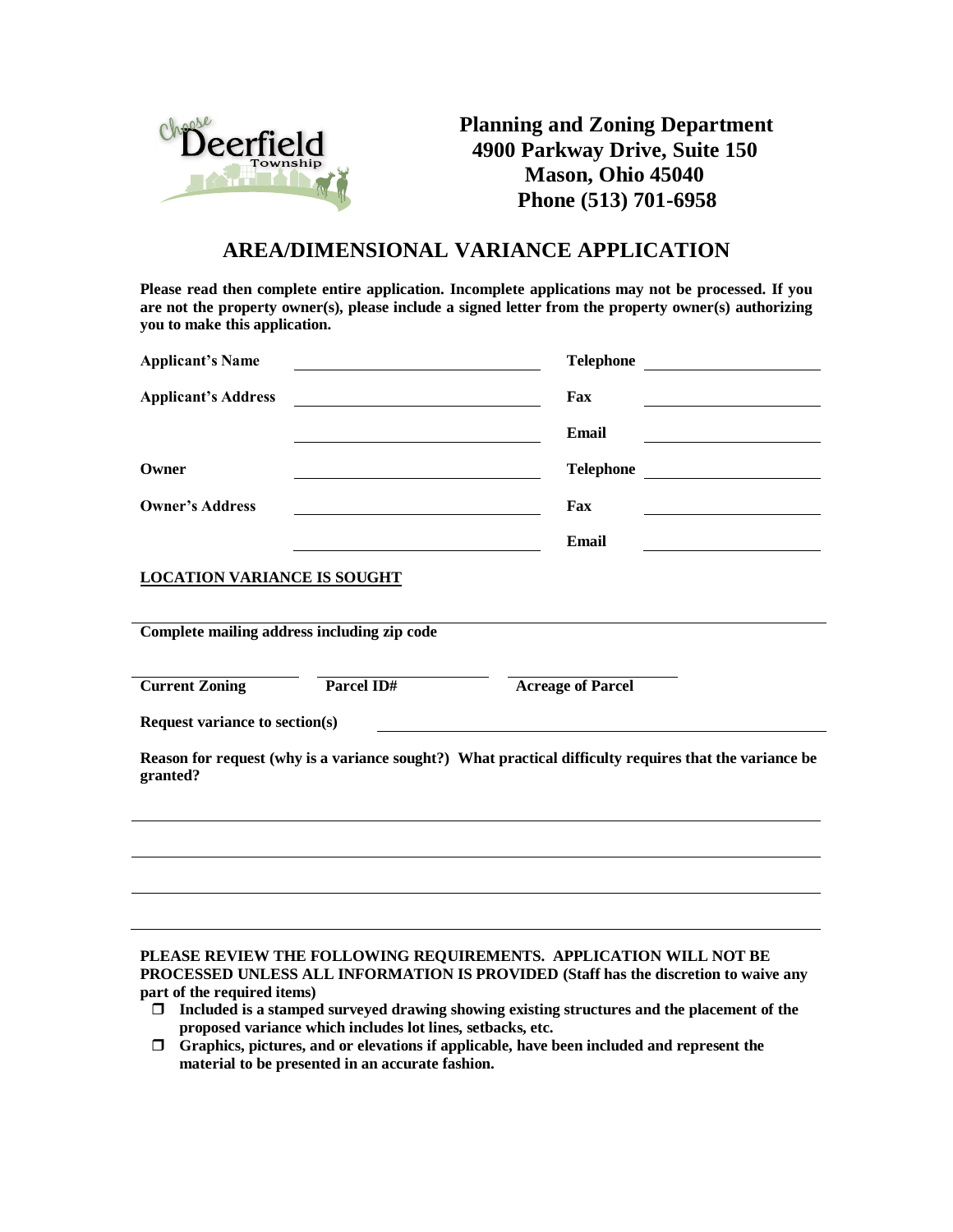**The BZA shall have the power to authorize upon appeal in specific cases, filed as hereinbefore provided, such variances from the provisions or requirements of this zoning resolution as will not be contrary to the public interest. Where an applicant seeks a variance, said applicant shall be required to supply evidence that demonstrates that the literal enforcement of this zoning resolution will result in practical difficulty for an area/dimensional. Applicant shall provide statement addressing the following factors:**

a. **Whether special conditions and circumstances exist which are peculiar to the land or structure involved and which are not applicable generally to other lands or structures in the same zoning district; examples of such special conditions or circumstances are: exceptional irregularity, narrowness, shallowness or steepness of the lot, or adjacency to nonconforming and inharmonious uses, structures or conditions;**

b. **Whether the property in question will yield a reasonable return or whether there can be any beneficial use of the property without the variance;**

c. **Whether the variance is substantial and is the minimum necessary to make possible the reasonable use of the land or structures;**

d. **Whether the essential character of the neighborhood would be substantially altered or whether adjoining properties would suffer substantial detriment as a result of the variance;**

e. **Whether the variance would adversely affect the delivery of governmental services such as water, sewer, trash pickup;**

f. **Whether special conditions or circumstances exist as a result of actions of the owner;**

g. **Whether the property owner's predicament can feasibly be obviated through some method other than a variance;**

h. **Whether the spirit and intent behind the zoning requirement would be observed and substantial justice done by granting a variance; and**

i. **Whether the granting of the variance requested will confer on the applicant any special privilege that is denied by this regulation to other lands, structures, or buildings in the same district.**

**No single factor listed above may control, and not all factors may be applicable in each case. Each case shall be determined on its own facts.**

## **Expiration**

For variances, the applicant shall have one year from the date of approval to receive and approved zoning permit or the variance approval shall be deemed null and void. Applicant may submit one request for an extension of six months to the BZA.

**Applicants Name Applicants Signature Date**

**The minimum application fee is \$300 for Residential Districts and \$400 for all other Districts, to be applied to expenses. Deerfield reserves the right to require additional fees to cover unforeseen expenses.**